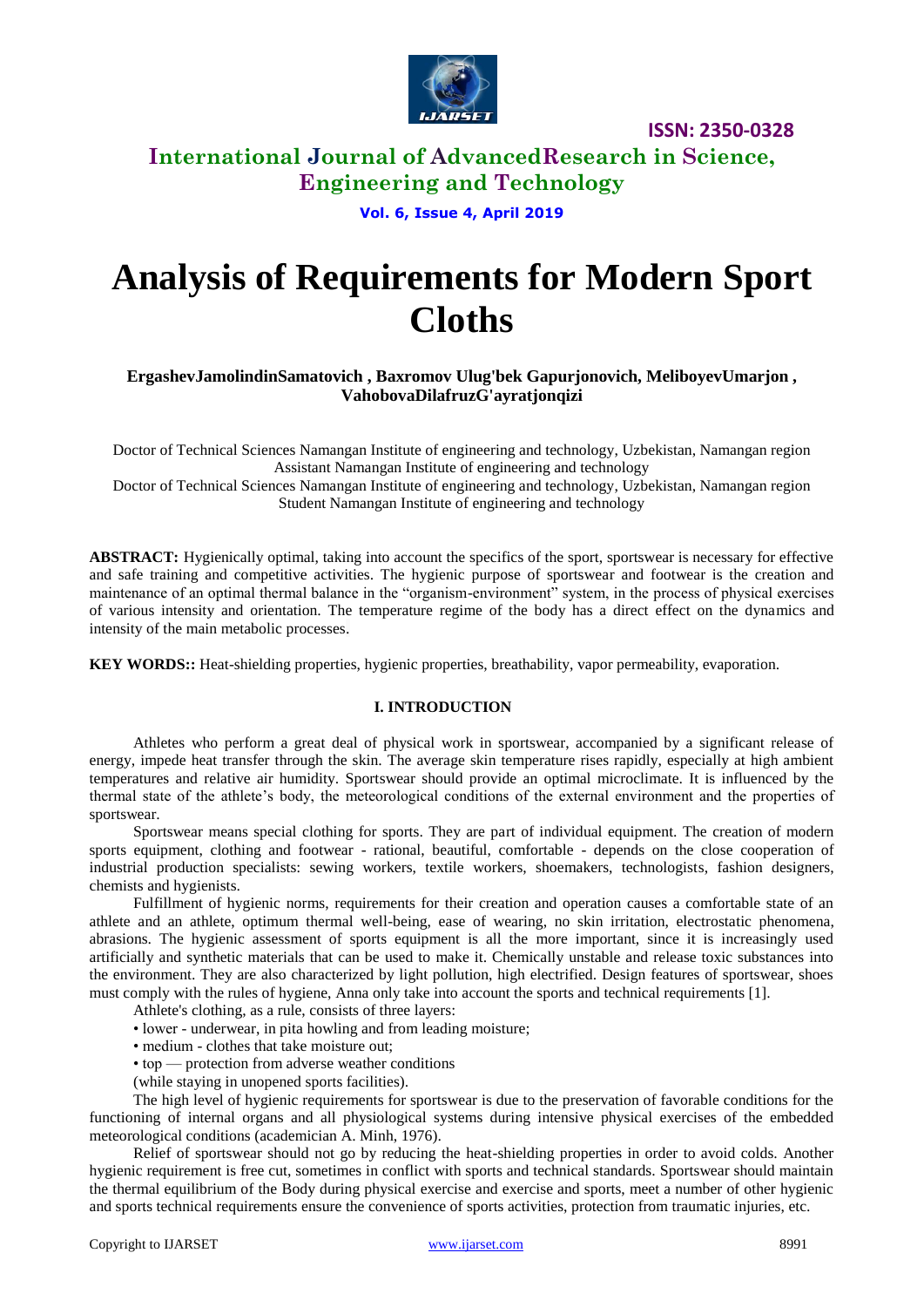

## **International Journal of AdvancedResearch in Science, Engineering and Technology**

### **Vol. 6, Issue 4, April 2019**

Sportswear should be lightweight, cover to provide. Freedom of movement, without coarse seams to avoid scuffing. When selecting a suit, not only growth but also fullness is taken into account. Mandatory requirement for sportswear materials.Is their elasticity. Too tightly fitting pieces of clothing can cause irritation of the skin, stagnation of blood and lymph, displacement of the pelvic organs (in women), prevent the excursion of the chest and normal figure and wears the intestines. In addition, with a full tight fit under the clothes space is poorly ventilated, there is an obstacle to the evaporation of the sweat on the skin surface. Free cutting of open-type sportswear is especially necessary under heating environmental conditions.

Modern sportswear is distinguished by a high degree of fit to the body without allowances for a free fit, which is associated with the best aerodynamic and properties. Under these conditions, hygiene is largely determined by the characteristics of the materials. An indicator of the compliance of clothing with hygienic requirements is under a clothing microclimate. Thermal comfort is characterized by relative humidity between

Skin first layer of clothing, equal to 35 - 60%; however, it is slightly lower than the ambient air humidity due to the higher temperature under the clothes space.

The rate of increase of moisture under the clothes air in the process of sports activity is one of the main indicators of non-compliance of clothes with hygienic requirements. The less they are, the better the ability of clothes to transfer moisture from the body surface to the environment due to materials and design. In cold conditions, the wetting of clothes and the subsequent heat-protective properties with lower ones are associated with an increase in clothing moisture. High hygroscopicity of materials allows absorbing the evaporating sweat on the skin surface while performing sports exercises, at the same time maintaining the heat-shielding properties at a sufficient level. Wool fabrics have the highest hygroscopicity. Air permeability is needed to maintain heat balance with the environment and remove carbon dioxide, moisture and skin secretions from under the clothing space. It depends on the structure, thickness, method of weaving fabric, the number and size of pores. The higher the air permeability, the lower the heatshielding properties of the material. It characterizes the ability to maintain heat losses to the environment at a certain level and is characterized by thermal resistance. Attitude to moisture besides hygroscopicity characterize, drag as far as indicators.

Steam permeability is the ability to pass water vapor both from the inside and outside. It depends on the thickness and porosity of the material and is aimed at ensuring the preservation of normal heat transfer and the release of gaseous waste products. Evaporation is the ability to produce water by evaporation. Thin and smooth fabrics dry up more quickly, the wool loses water more slowly than cotton fabric, so it cools the body less. This property is especially important for sports loads in heating conditions. Water intensity - the ability of a material to retain moisture when wet. When wet clothes increase thermal conductivity. At the same time, the thermal conductivity of moistened woolen fabrics increases 1, 6–2.2 times, and cotton - 3–4 times; therefore, the clothes after rain or soaking then cools the body more strongly. Soaked fabric becomes less breathable (thick underwear is almost full), knitwear in this state reduces air permeability by only 30%, which is important for sports activities.

The heat-shielding properties of materials characterize thermal conductivity, which means their ability to conduct heat. The degree is characterized by the corresponding coefficient. It depends on the structure of the fabric, the type of fibers and their weave.

For terrestrial sportswear, heat-shielding properties are of particular importance, by which is meant the ability to maintain at a certain level the heat of the body's loss to the environment. These properties are largely dependent on the cut, the number of words and the tightness of clothing. High heat-shielding properties are cut type.

"Overalls", which is the most closed construction Cuffs on the sleeves, a closed collar, a hood, bellowing off with the penetration of cold air into the clothes under the clothes.

For the hygienic evaluation of the material of clothing, the degree of its softness or hardness is of great importance. The degree of stiffness in bending is estimated by the reciprocal of flexibility, which depends on the weave and density. Knitwear has the greatest flexibility, since the threads are woven and unfixed and mutually movable.

#### **II. APPLICATION FOR SPORTS PRODUCTS SPARSE AND OPENWORK**

Towels also significantly improve their physical and hygienic properties. Such knitted fabrics have better air and vapor permeability, lower electrified.

The hygienic ideal is the softest and most flexible material of sports products. An important hygienic property is turnover, reflecting the degree of elasticity, i.e. the ability to maintain the appearance (shape) after mechanical impact. Clothes made of low-crush materials retain their original appearance for a long time. The folds not only worsen the appearance, but also accelerate wear, especially in the folds. During operation, the properties of materials deteriorate.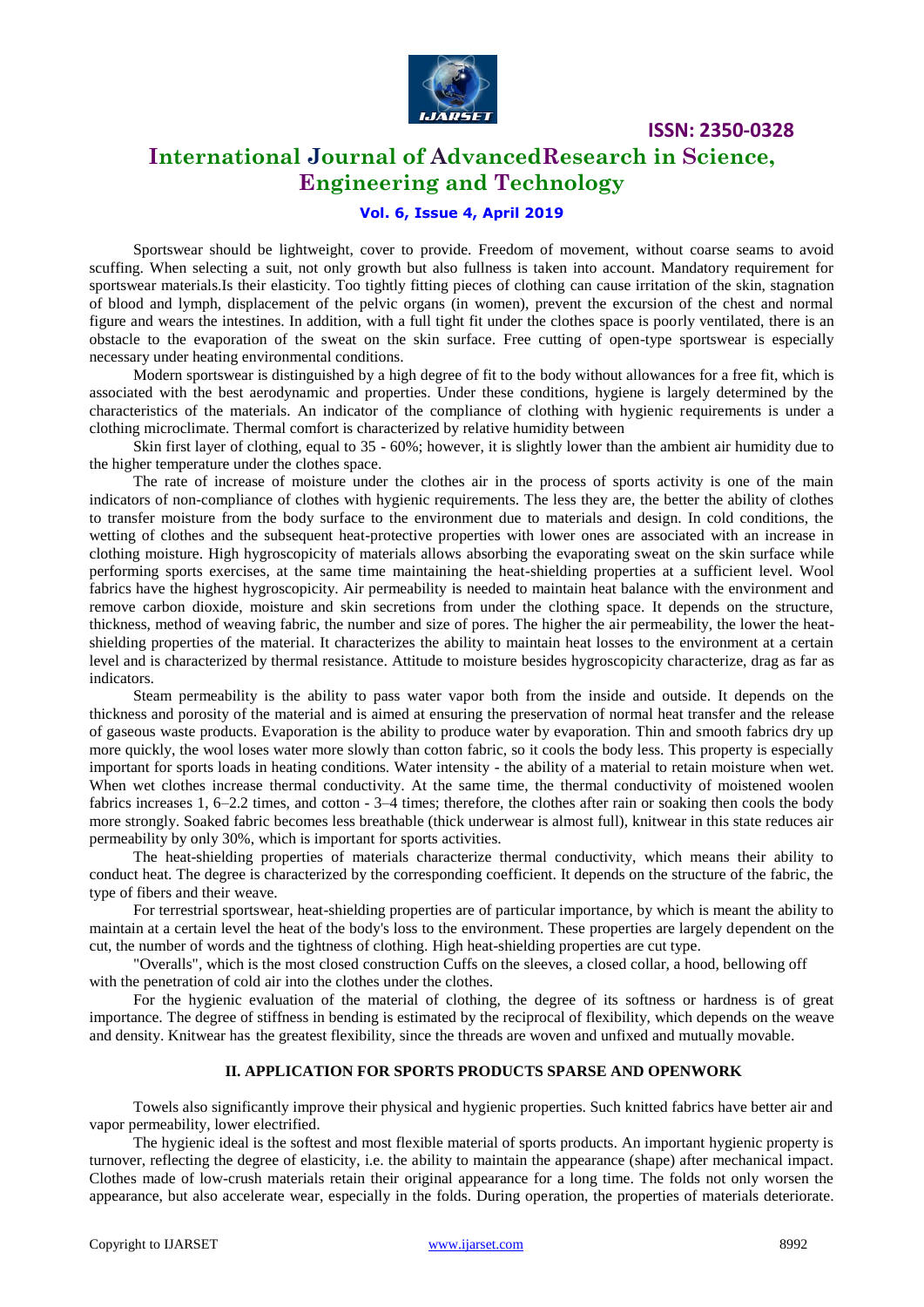

# **International Journal of AdvancedResearch in Science, Engineering and Technology**

## **Vol. 6, Issue 4, April 2019**

Resistance to wear ie. The ability of a material to preserve its appearance, without changing its appearance, initial properties, is called wear resistance. To the main factors of wear sports textile materials include: physico-chemical actions (sweat, sun rays, washing liquids, dry cleaning, heating, etc.), mechanical (abrasion, fatigue from multiple recurring deformations — stretching, crumpled, bending, etc.). Most often, these factors act in a complex of motor combination and interaction.

#### **III.HYGIENIC REQUIREMENTS FOR SPORTSWEAR**

Sportswear should maintain optimal thermal balance of the body during exercise and sports, to ensure effective sports activities, protection from injury and mechanical damage. It should be easy, comfortable, not hamper movements, consistent in height and fullness. Modern sportswear is distinguished by a high degree of adhesion to the body, without allowances for a tight fit, which is associated with the best aerodynamic properties of tight-fitting elastic clothing.

Of great importance are the heat-shielding properties of clothing, its hygienic properties, as well as the hygienic properties of the fabrics from which it is made (air permeability, vapor permeability, evaporation, water consumption, hygroscopicity, flexibility, removability, etc.).

The heat-shielding properties of clothing depend primarily on the thermal conductivity of the fabric. It depends on porosity, fabric structure, type of fibers and their weave. In thick and fluffy tissues between the fibers, there are many pores where air, which is a poor conductor of heat, is trapped. Such fabrics possess high heat-shielding properties. For example, the porosity of wool and flannel is 92, cloth - 89, wool blanket - 88%. Furs are even more porous. Products from lavsan, nitron, polyvinyl chloride fibers have good heat-shielding properties [2]

Air permeability maintains the heat balance with the environment and removes carbon dioxide, moisture and skin secretions from the sub-area. The breathability of clothing provides the necessary ventilation of the underwear space. With inadequate ventilation, health and performance deteriorate. Porous and thick woolen, cloth, knitted fabrics have good breathability. Not bad pass air products from Dacron and chlorine. Products from dense cotton and linen fabrics, nylon and other synthetic fibers have low air permeability. Fabrics covered with various waterproof materials, as well as rubberized clothes do not have pores and, therefore, completely exclude air exchange. Such clothing protects well from wind and rain and should be used only in such cases.

**A.EVAPORATION** - the ability to release moisture through evaporation. Thin and smooth fabrics dry more quickly. Wool loses water more slowly than cotton fabric, therefore it cools the body less. This property is especially important to consider when sports loads in conditions of high air temperature.

**B.WATER INTENSITY** - the ability of a material to retain moisture. When clothes get wet, their thermal conductivity increases. The thermal conductivity of moistened woolen fabrics increases 1.6-2.2 times, and cotton ones 3-4 times, so clothes after rain or soaking then cools the body more strongly. Soaked fabric becomes less breathable. Thick underwear almost does not allow air, while knitwear has an air permeability of only 30%,

#### **C.BIOMIMETIC TEXTILES**

Biomimetics is a field which deals with development of materials which are inspired by natural phenomenon. From mimicking skin's function to enhancing skin performance, more and more materials are being developed which imitate living systems. Breathable wet suits - based on the pores of leaves, self cleaning effects based on the lotus leaf and sharkskin effect (Fig. 1) for better hydrodynamics in water are some concepts which have already been commercialized.[3]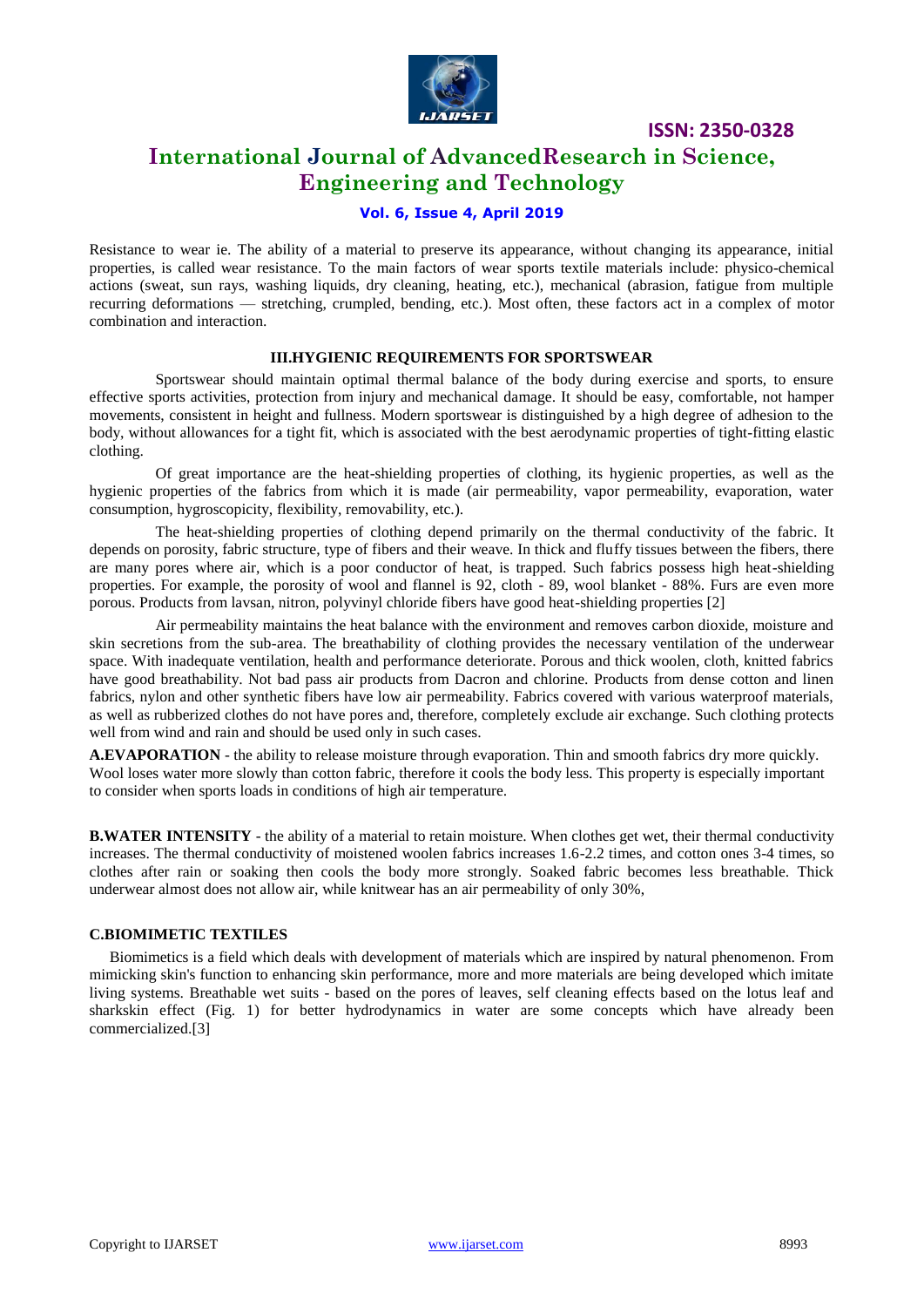

# **International Journal of AdvancedResearch in Science, Engineering and Technology**

## **Vol. 6, Issue 4, April 2019**



Fig. 2—Biomimetic fabric for low hydrodynamic surface drag for swimsuit inspired by shark skin[4]

Wrinkling is an important property of tissues. It reflects the degree of elasticity of the fabric, its ability to maintain the appearance after mechanical impact. Clothes made of low-crush materials retain their original appearance for a long time. The folds that form when creased not only worsen the appearance of the clothes, but also accelerate their wear, especially at the folds. During operation, the properties of materials deteriorate. This phenomenon is called wear. Resistance to wear is the ability of a material to maintain its appearance and unchanged during operation. properties, or otherwise wear resistance [5].

The main factors of wear for sports textiles include: physico-chemical action of sweat, sunlight, washing liquids, washing powders, dry cleaning, heating, etc; mechanical abrasion, fatigue from repeated deformations: sprains, collapses, bends, etc. Most often, these factors act in combination.

Currently, sportswear is widely used fabrics made of artificial fibers and synthetic materials. Synthetic fabrics are relatively cheap and have a number of valuable properties: lightness, durability, resistance to various influences. The main disadvantages of most of them are low hygroscopicity, and the ability to electrify and others.

Fabrics of lavsan, nitron in their heat-shielding properties, elasticity and appearance approach wool, but they are mildly hygroscopic. Products from nylon and nylon have high strength and elasticity. However, they poorly absorb moisture, and therefore complicate the work of sweat and sebaceous glands and can cause skin irritation. Therefore, such fabrics are not recommended for linen and other clothes that have direct contact with the body. It should be noted that the fabric of nylon, nylon and viscose well transmit ultraviolet rays.

Modern sportswear, as a rule, is made of elastic fabrics with high breathability, well absorb sweat and contribute to its rapid evaporation.

Clothing of an athlete and an athlete indoors or outdoors in the summer when the weather is warm usually consists of a tank top, underwear, and a cotton or wool knitted suit. During winter sports activities, sportswear with high heat and windproof properties is used. This is usually cotton underwear, a woolen suit or a sweater with pants, a cap. With strong wind, a windproof jacket is worn on top. Various types of sportswear made from synthetic fabrics are recommended to be used only for protection from wind, rain, snow, etc. It is unhygienic to use sportswear in everyday life.

#### **IV. CONCLUSION**

Thus, sportswear should maintain an optimal thermal balance of the body during exercise, be light, comfortable, not hamper movements, correspond in height and fullness, protect from injury and mechanical damage, and correspond to the time of year. Of great importance are the heat-shielding properties of clothing, its hygienic properties, as well as the hygienic properties of the fabrics from which it is made.